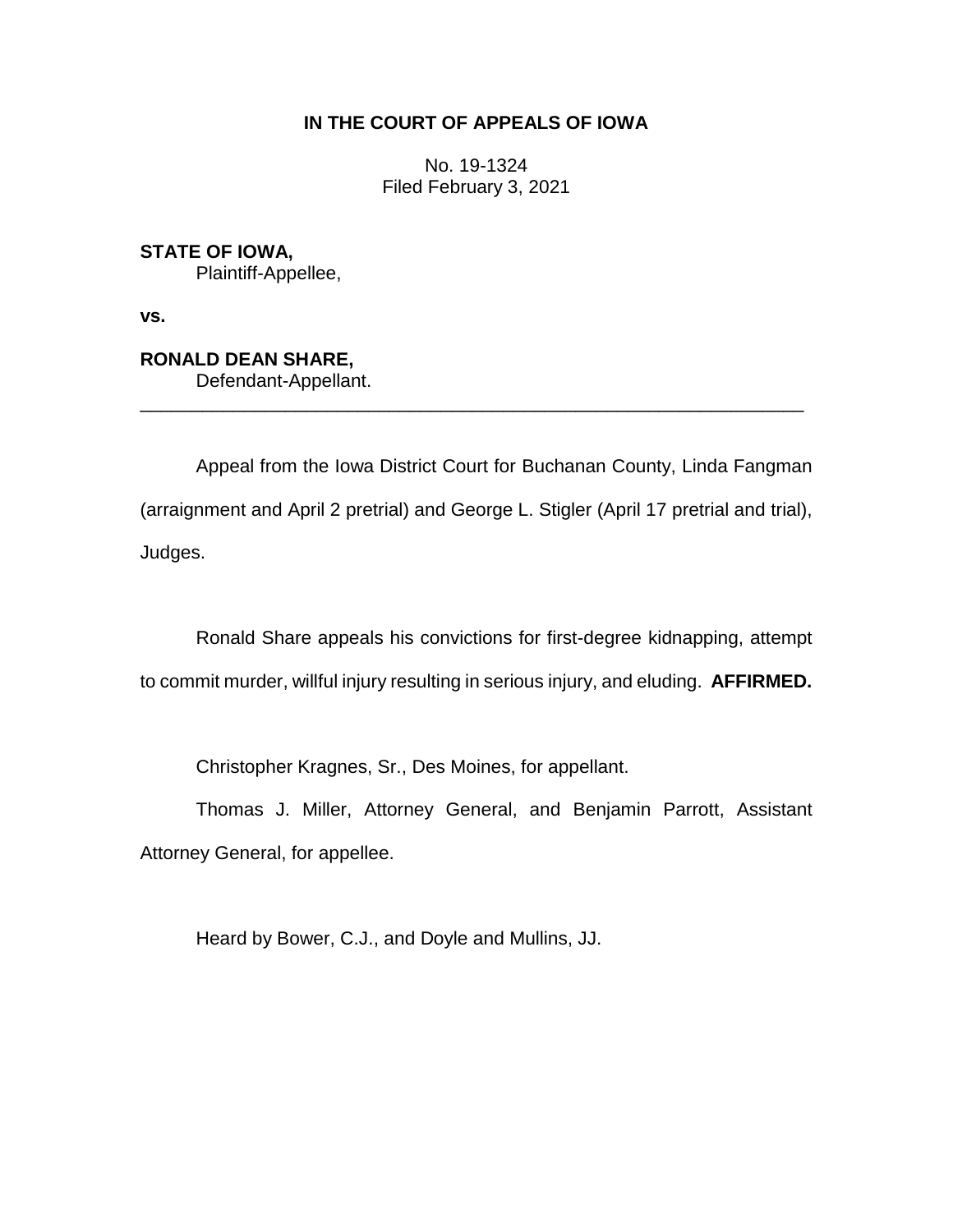## **DOYLE, Judge.**

 $\overline{a}$ 

On direct appeal from four criminal convictions, Ronald Share alleges the district court denied him his constitutional right to represent himself at trial and denied him his right to counsel. He also challenges the sufficiency of the evidence supporting his convictions.

## **I. Background Facts and Proceedings.**

In April 2018, a woman called law enforcement to report she was in a vehicle driven by Share, who was threatening to kill them both by crashing the vehicle at a high rate of speed. Share struck the woman and would not allow her to exit the vehicle. An officer located Share's vehicle and tried to make contact, but Share drove away. The officer followed in a marked police vehicle with the siren and emergency lights activated as Share reached speeds over one-hundred-ten miles per hour on the interstate highway. The pursuit ended in a horrific crash—all caught on dash cam video. Share drove into the median headed straight toward a bridge support. He smashed into the support's protective guardrail doing eightyseven miles per hour. The woman passenger sustained life-threatening injuries, including a head injury, multiple fractured bones, and lacerations to her liver, kidney, spleen, and intestines.

In November 2018, the State charged Share with first-degree kidnapping, attempt to commit murder, willful injury resulting in serious injury, and eluding.<sup>1</sup> The district court appointed counsel to represent Share. $2$  At his arraignment,

<sup>&</sup>lt;sup>1</sup> The State also charged Share with operating while intoxicated, first offense, but it later dismissed the charge.

 $2$  The first attorney appointed to represent Share withdrew due to a conflict of interest. A second attorney withdrew from representation based on lack of staff.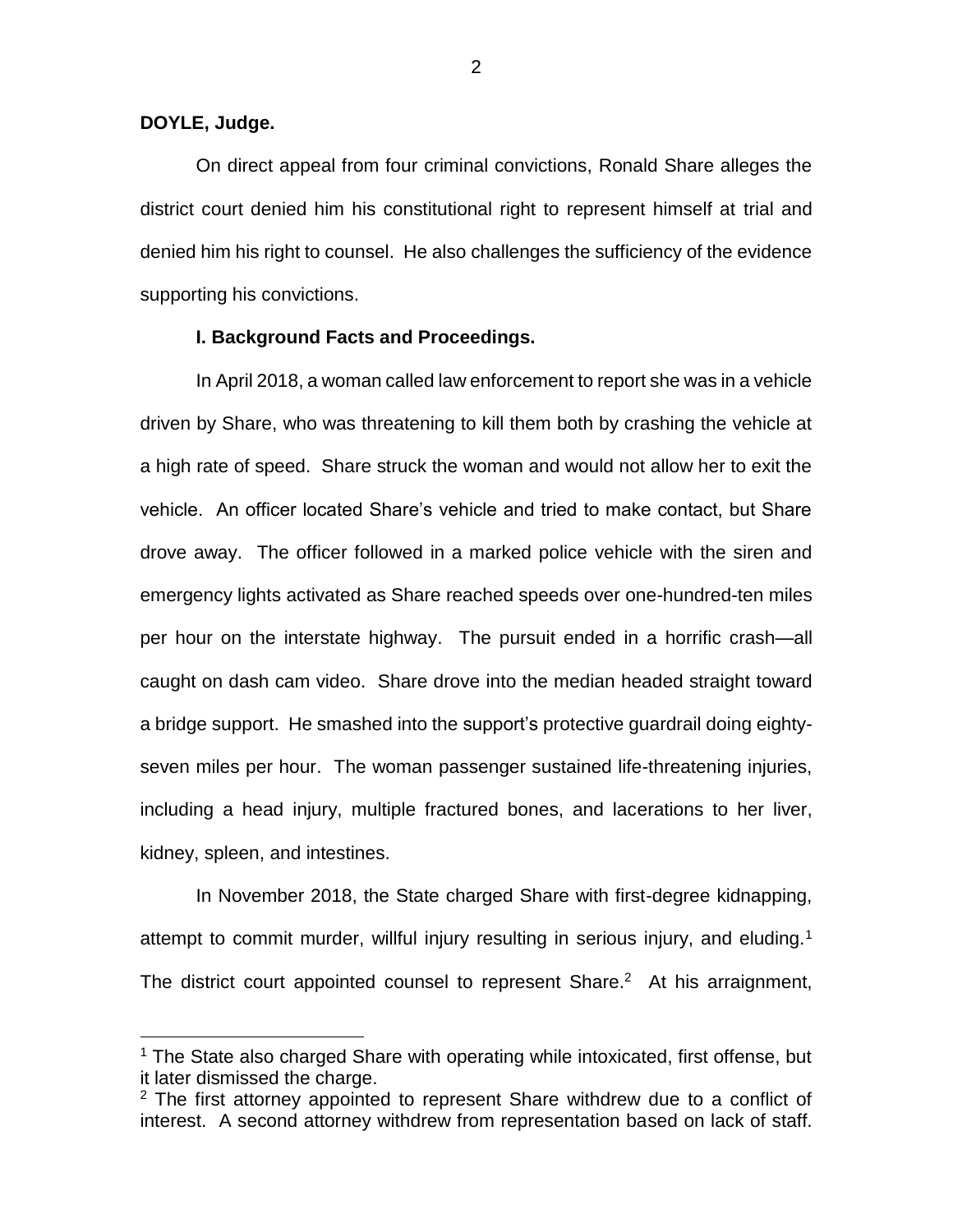Share repeatedly interrupted the proceedings. After the trial information was read, Share's attorney confirmed to the court that Share was demanding his right a speedy trial. He then asked Share, "Do you want to demand, or do you want to waive and give us a little more time?" Share said "No. I want to demand. I—Your Honor, do I get my say?" The court responded, "No. This is an arraignment and an arraignment only." Share then told the court, "Okay. I want to represent myself. I do not want this guy<sup>[3]</sup> as my attorney. I want to represent myself and a jury trial." The court informed Share that he could "file the appropriate paperwork for that." The arraignment concluded at 12:43 p.m. Eleven minutes later, Share filed a \$50 million lawsuit against the State "due to the court misconduct" in all his pending criminal cases. Later that afternoon, Share filed a written motion asking the court to dismiss his counsel because he did not feel they had his best interest in mind. He also asked the court to let him represent himself.

Concerned about Share's cognitive limitations and apparent paranoia due to mental-health concerns, the next day Share's attorneys filed an application for competency evaluation to determine whether Share was competent to stand trial and assist in his own defense. About twenty minutes later the court denied Share's motion to dismiss his counsel, noting Share filed it the same day he met the attorney. The order did not mention Share's request to represent himself.

The following day, the State motioned to suspend the proceedings pending Share's competency evaluation. The court ordered the competency evaluation

 $\overline{a}$ 

The court appointed a third attorney to represent Share before allowing that attorney to withdraw. Finally, the two attorneys who represented Share at trial entered their appearances.

<sup>&</sup>lt;sup>3</sup> Only one of the two attorneys representing Share was present at the arraignment.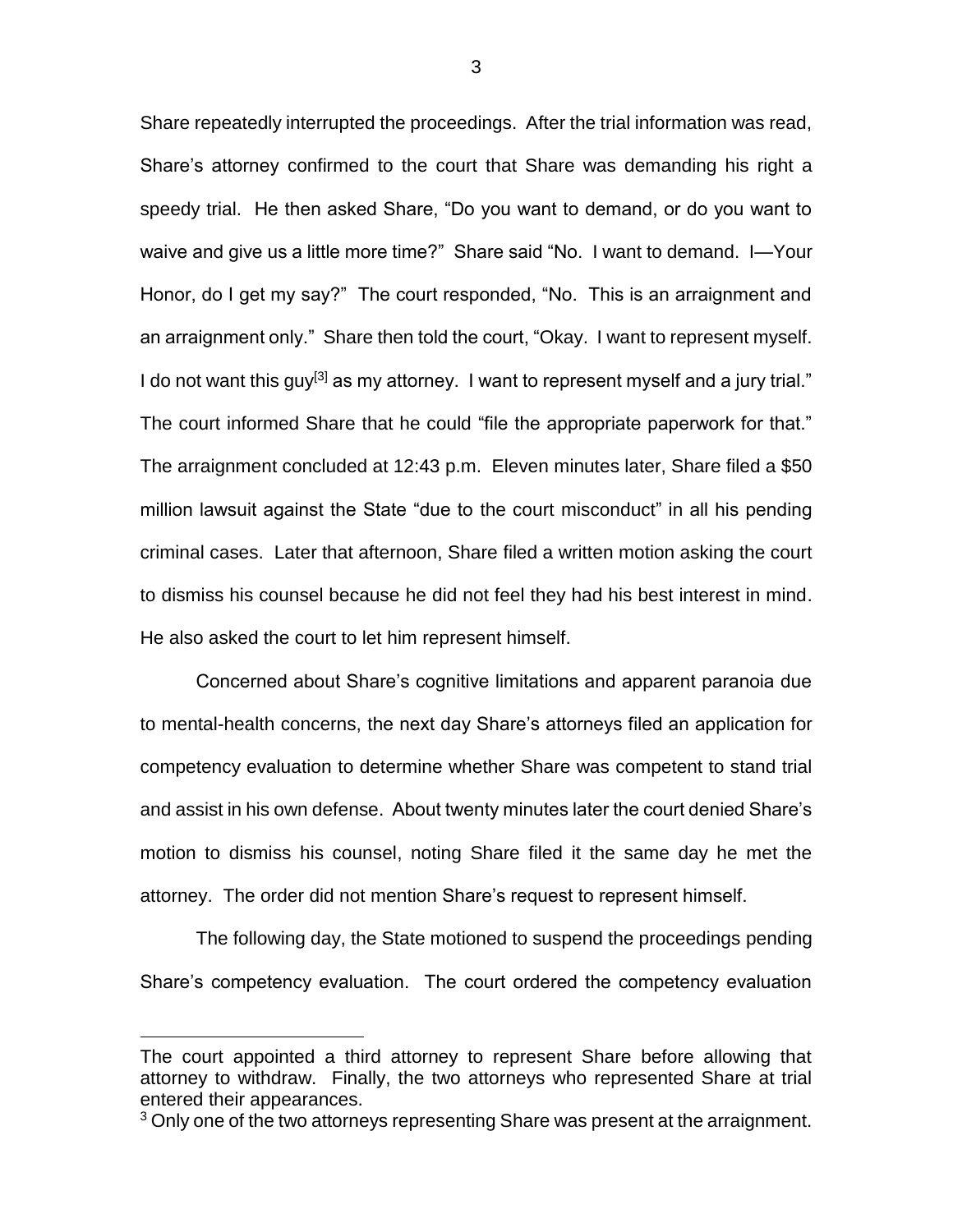and stayed the proceedings pending the evaluation and competency determination. Share sent various pro se communications to the court during the suspension period.

The court held a hearing on February 26, 2019, after receiving the report from the competency evaluation, which concluded Share was competent to stand trial. When asked if he had a chance to discuss the report with Share, one of Share's attorneys said, "We've discussed it. He hasn't had a chance to read through it all completely yet. . . . [W]e discussed this briefly. We didn't go into any great detail." Share's attorney also informed the court that Share had a copy of the report. Share's attorney expressed some concern that Share identified the wrong person as his attorney and asked the court to have Share evaluated by an independent expert of their choosing. The court determined Share was competent to stand trial but authorized the evaluation by an independent expert and directed the defense to file a motion if that report raised any concerns about Share's competence. Trial was set for April 24, with a pretrial set for April 2.

Share filed pro se motion to appoint new counsel on March 22, 2019, stating he did not believe his attorneys had his best interest in mind or the time to focus on his case. In a statement attached to the motion, Share wrote:

I do not trust them and I am very concerned with things they have done and said to me. On 12-18-2018 I have my first hearing in Buchanan County and Thomas Goodman shown up an said didn't have time to talk had to go to the court room. So now I'm walking in to court not knowing what is going on. I told the Judge then I did not trust him and I put a motion in for new council but was denied. I had gone 40 days with no lawyer for any Buchanan case. The second time I met with one of the lawyers was 71 days later and it was Les Blair at my 2-26-2019 competency hearing and Les gave me a copy of the results walking in to court. Now I'm walking in to court again blind not knowing the results of the competency evaluation. Then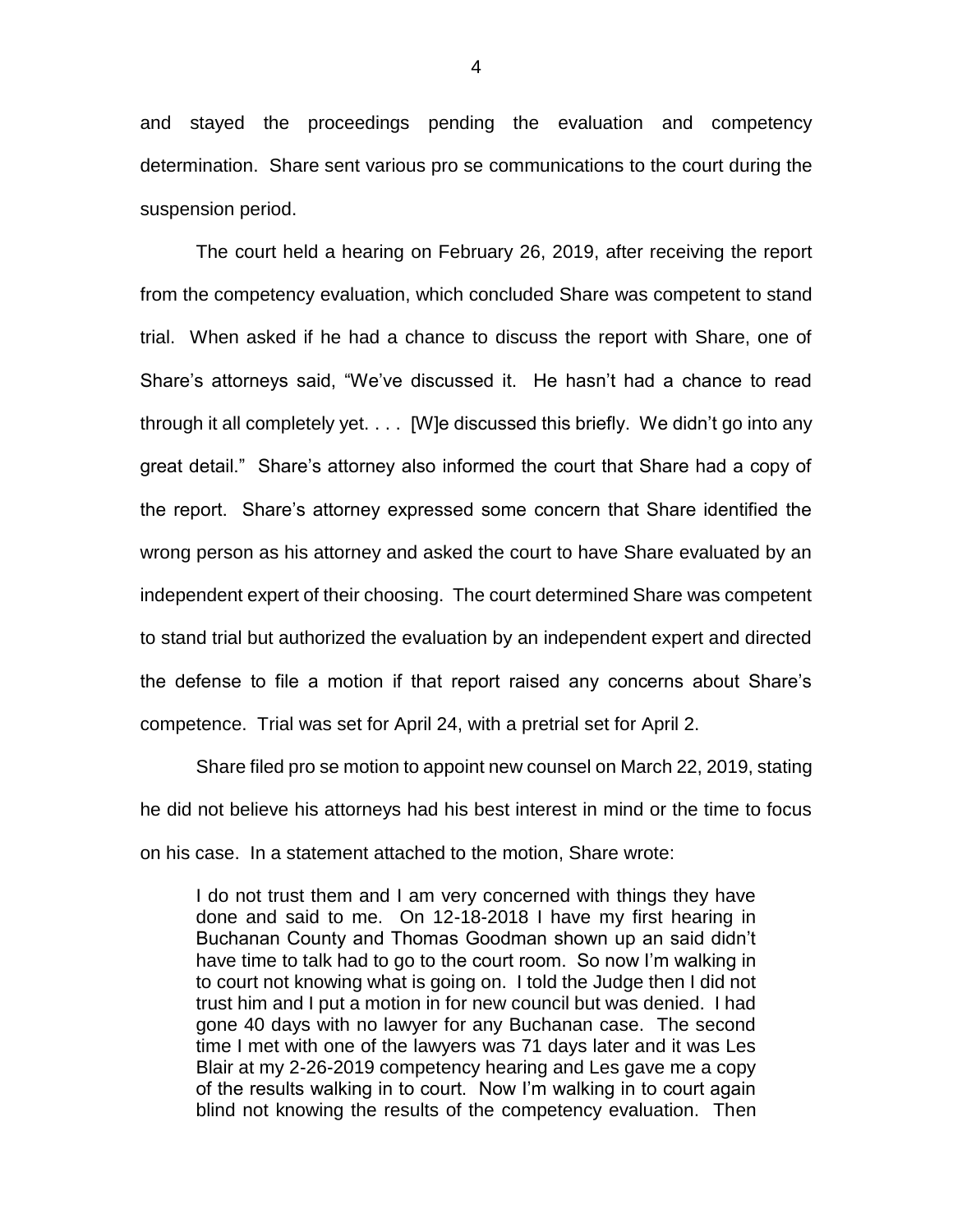Les lied to me and asked the Judge for another competency hearing with Dr. Art Konar of Ames. That was also the day that Les gave me half of the minutes of testimony that was filed on November 26, 2018 and it now February 26 2019 76 days later and then on 3-11-19 I got another 40 pages of minutes of testimony. I'm thinking the wrong person went to the competency hearing. I think that the minutes of testimony should be enough to show Tom and Les are not doing their job adequately and I have many more concerns about their intentions. The came and seen on 3-21-19 and did not show me the results of Dr. Konar's evaluation and I think that is something I have a right to see. I have shown both lawyers the major corruption that I have found in my court papers and they just act like its no big deal. Well I bet a jury will think like me. That is a very big deal. I do not feel comfortable having these lawyers representing me on these charges. I am asking the court to appoint new council.

The court addressed Share's motion at the April 2 pretrial conference. At

the conference, one of Share's attorneys stated his belief that Share did not trust

him or his co-counsel, made threats of forcible felonies against his co-counsel, and

had been "combative" in most of their conversations. The court asked Share, "Are

you ready to go with these attorneys in two weeks?" and Share answered, "No."

When asked why he was not ready to proceed with his counsel, Share stated:

Well, I had—I had another attorney that was helping me that was appointed to me two weeks after these two were appointed to me, and here's (indicating) his file. And what these two have done for me in—since December 13th, I have six pages that they have sent me; six single pages that they have sent me. They didn't get me my Minutes of Testimony. It was filed November 26th, and I didn't get the Minutes of Testimony. I only got half of it 71 days later. Okay. THE COURT: But as we sit here today, you filed a motion to

have new attorney.

THE DEFENDANT: Yes.

THE COURT: Why?

THE DEFENDANT: They don't do anything. It doesn't matter what—it doesn't matter what I say to them.

Share then went off on a lengthy diatribe regarding matters unrelated to the issue

of his counsel's representation before the court directed him back to the issue at

hand, asking, "Why do you need new counsel?" Share responded: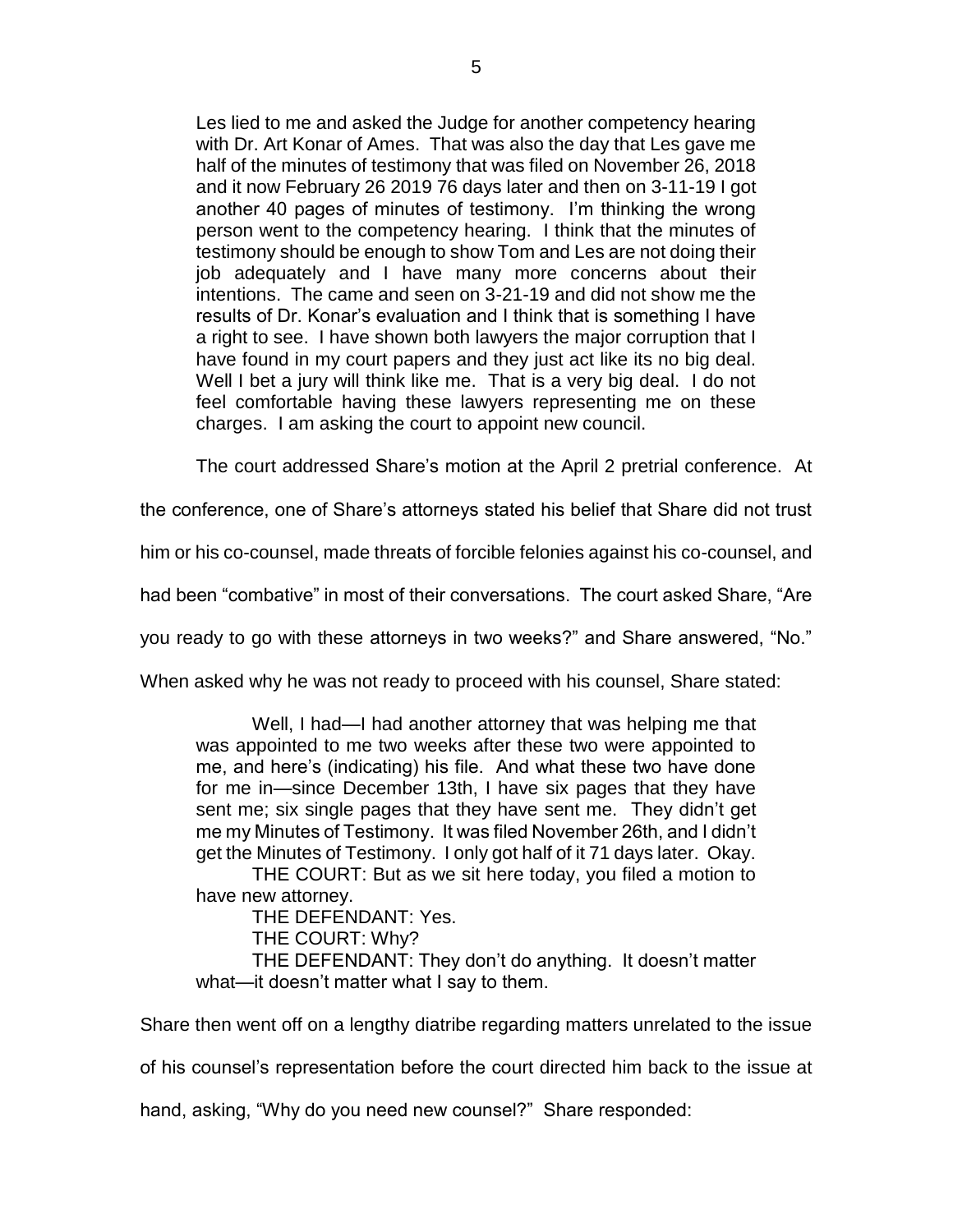The trust issue broke down from the very beginning because when they first—when they first come and seen me, which was a long time ago, they sent their investigator . . . to see me. And they didn't come and see me; they sent the investigator.

And so what he wanted out of me—he wanted me to tell them where the State's witness was, and I don't know where the State's witness was. But why would I want to give up the State's witness to come and testify against me? I mean, I don't know how stupid they think I am. But why would I want—why would I want to give the State's witness—if I knew where she was, why would I want to tell them so that they could bring her in to testify against me in court? So there's the big flag right there that told me that they're not really looking out for me or have my best interest. Okay.

THE COURT: Well, I'm just going to suppose, but I'm assuming they actually wanted to know so they could talk to her to find out if she was actually going to say the things the State says she's going to say or if she was going to say something more favorable to you, and—

THE DEFENDANT: Well, you know, it doesn't—if you're not going to listen to what I'm going to say—

THE COURT: Just a minute.

—and they didn't want Mr. Harden [the County attorney] to be part of that conversation. That's pretty standard, actually.

Share again digressed into unrelated issues before stating he did not trust his

counsel.

THE DEFENDANT: I do not trust these people. Anything I bring up to them, they don't want to take that—they don't want to go to court that way. They want to go to court, and they want me anything that has to do with incriminating myself, that's all they want to hear. And that's all that any attorney has wanted to hear that I've had so far.

THE COURT: So it sounds—

THE DEFENDANT: I got—I got a long list of things that's been going on.

THE COURT: Well, Mr. Share, would you agree with me that you've had a problem with most of the attorneys appointed?

THE DEFENDANT: I've had—well, the one attorney got caught lying in court, committed perjury in court. Would you want that attorney working for you?

THE COURT: So if I gave you new counsel, what makes you believe that you will work better with new counsel than these two?

THE DEFENDANT: These two absolutely does not matter what I say or what I come up with, they do not want to hear it. They only want to talk about what incriminates me.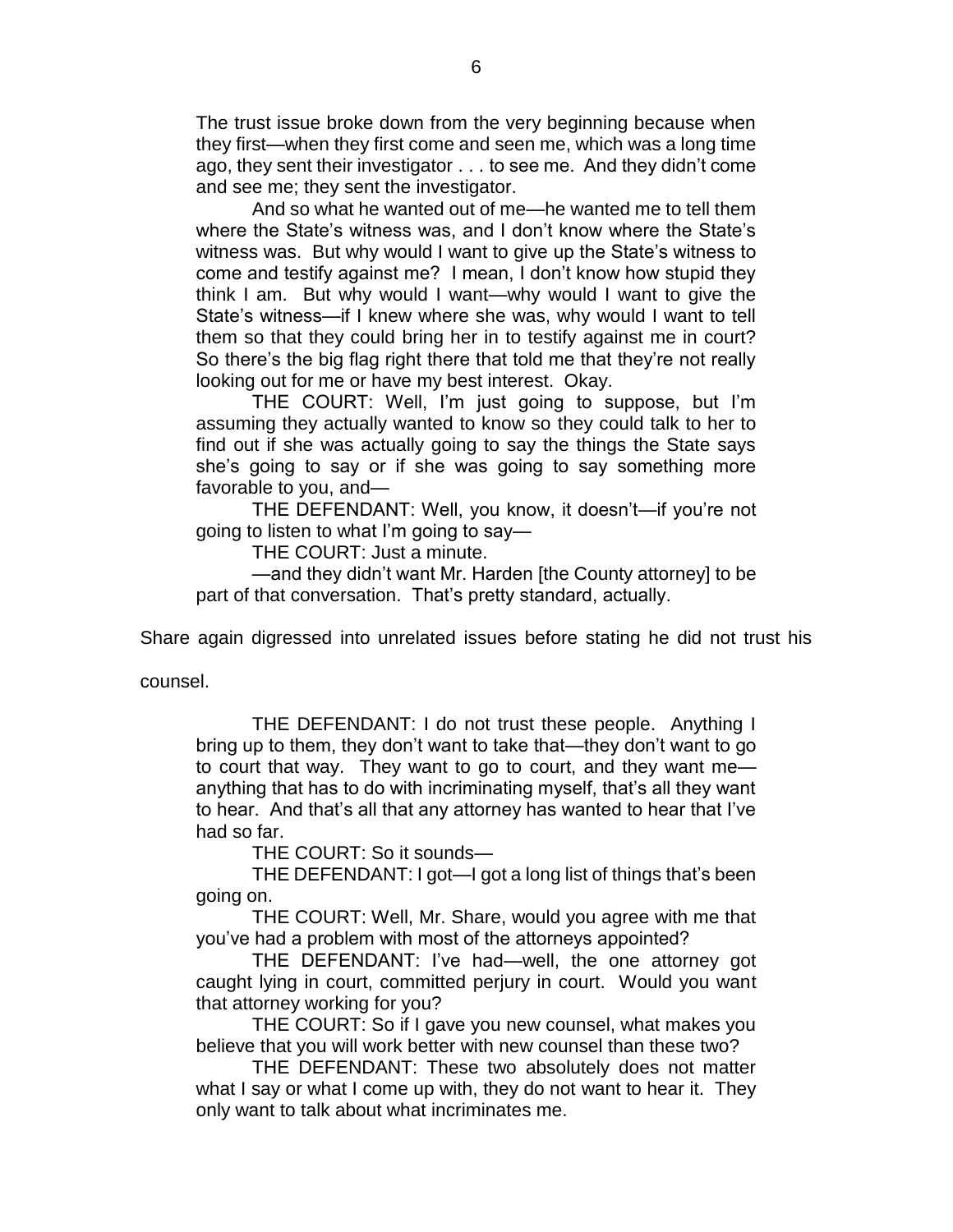THE COURT: Do you— THE DEFENDANT: And I do not trust them at all.

The court asked Share if he wanted a speedy trial.

THE DEFENDANT: Yeah, I want my speedy trial, but I don't want it with these guys.

THE COURT: Okay. Speedy trial—we're going to go to trial then on April 24th. That is 22 days away. There is—

THE DEFENDANT: I don't want these guys for my lawyer.

THE COURT: There is no way a new attorney is going to be ready to go in 22 days.

THE DEFENDANT: All right. We'll waive my speedy trial. I do not want these guys for my attorney.

THE COURT: We're going to go off the record.

THE DEFENDANT: No. I don't want to go off the record. I've already had problems going off the record.

THE COURT: We're going to go off the record for you to review the speedy trial waiver, and then we will come back on the record. I'm not going to read a form out loud to you. I know you can he read.

THE DEFENDANT: You're putting me under dire—you're putting me under duress. You're telling me I have to go to court with these two guys that—

THE COURT: All right. We're not going to have him waive.

THE DEFENDANT: I don't trust these lawyers and—

THE COURT: Brenda, you report me.

Mr. Share, we are no longer reporting you. Mr. Share does not want to waive speedy trial. I am not forcing him to waive speedy trial. He has a trial date of April 24th that complies with that.

THE DEFENDANT: I don't want these guys.

THE COURT: I know—

THE DEFENDANT: I'll sign the speedy trial.

THE COURT: —that Mr. Goodman and Mr. Blair are capable of being prepared for trial, and that will be my order.

THE DEFENDANT: I don't want them.

THE COURT: Trial will proceed on April 24th. The State needs to proceed and know that that will be a priority.

The court denied Share's motion for new counsel. No written order was generated

by this pretrial.

The court held another pretrial hearing on April 17 to determine whether

Share would agree to waive his right to a speedy trial. At the hearing, the issue of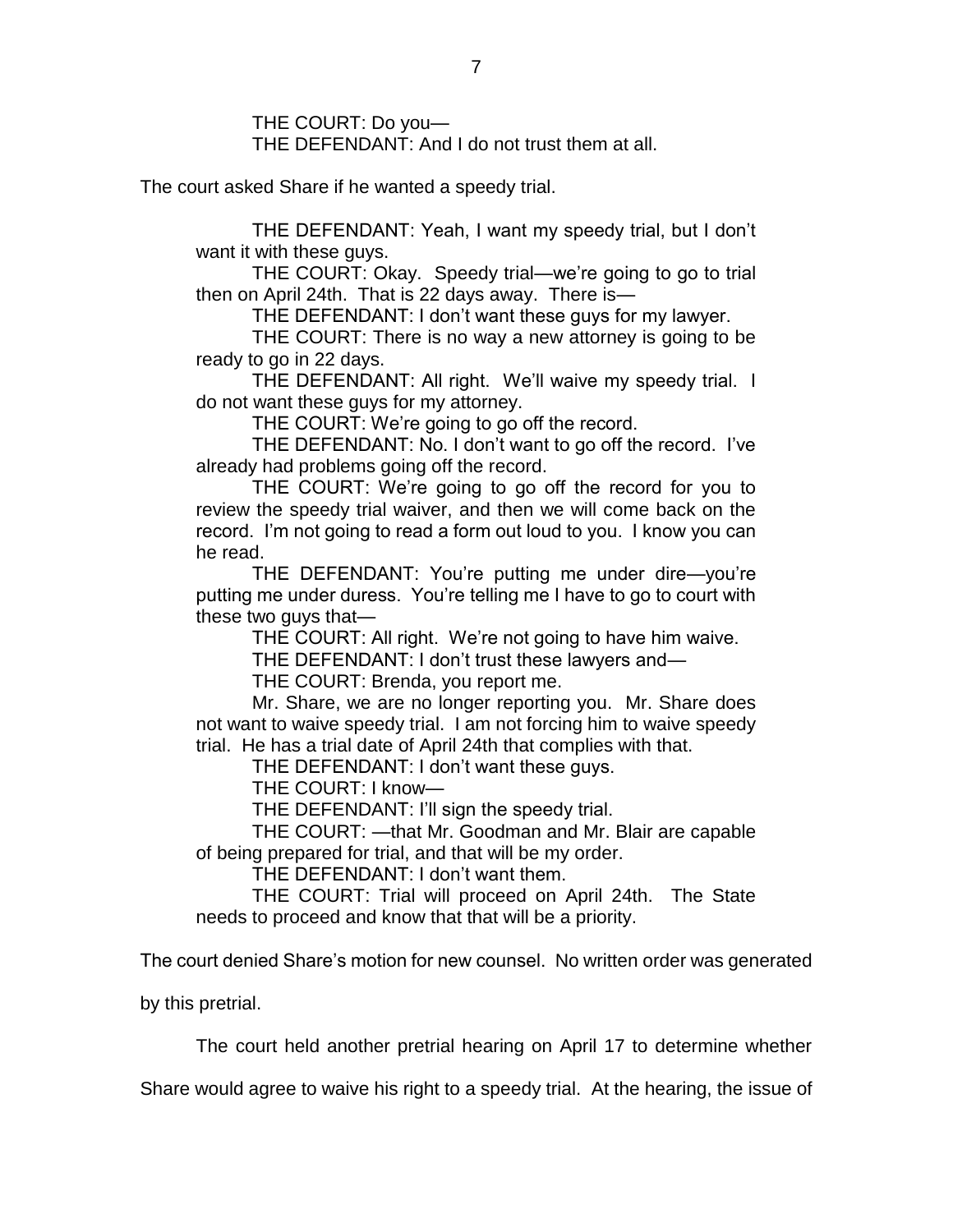Share's dissatisfaction with counsel arose again. The court noted that trial was scheduled to begin in seven days, which was insufficient time for new counsel to prepare. The court also opined, "I am not at all satisfied that if we gave you a different attorney that you wouldn't have the same problem with them or the new attorney that you had with [prior counsel]." At one point Share interjected with profanity. The court ordered Share be taken back to jail. Share retorted, "Fuck you guys." After the court concluded it was "clear" that Share would not waive his right to a speedy trial, the attorneys discussed the arrangements needed for trial to begin on April 24.

Trial began on April 24 as scheduled, and the jury returned a verdict finding Share guilty on all four counts.

### **II. Constitutional Violations.**

On appeal, Share first contends the district court violated his constitutional right to represent himself and his right to counsel. We review these claims de novo. *See State v. Martin*, 608 N.W.2d 445, 449 (Iowa 2000).

The United States Constitution guarantees a defendant the right to counsel. *See* U.S. Const. amend. VI; *State v. Rater*, 568 N.W.2d 655, 657-58 (Iowa 1997). This right remains in effect until waived. *See Rater*, 568 N.W.2d at 658. The right to counsel includes the right to self-representation. *Id.* Unlike the right to counsel, the right to self-representation is not effective until a defendant asserts it. *See id.*  Before the right to self-representation attaches, a defendant must knowingly and intelligently waive the right to counsel after the court informs the defendant of the dangers and disadvantages of self-representation. *See id.*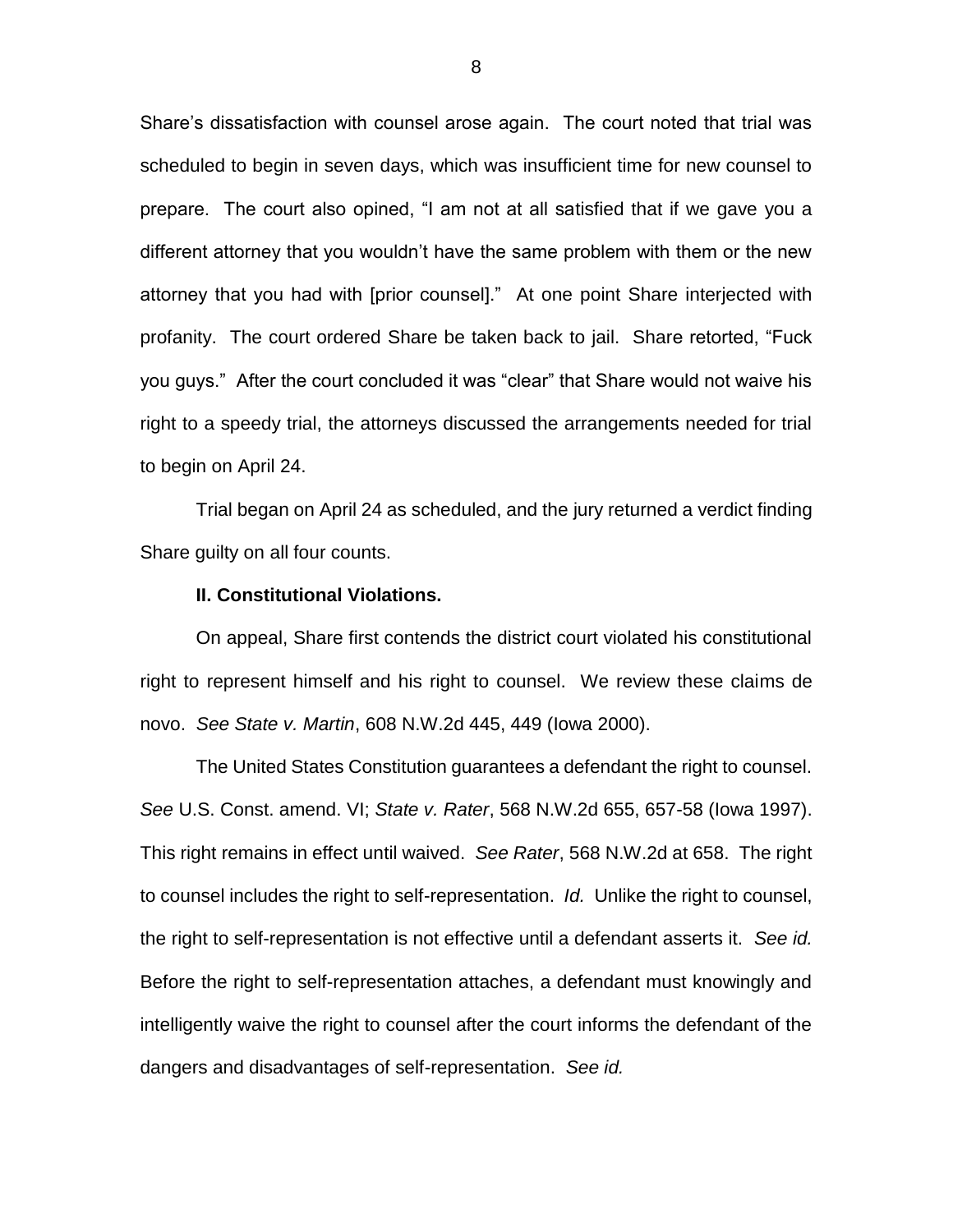## **A. Right to self-representation.**

Share claims the court violated his right to self-representation by failing to conduct a *Faretta*<sup>4</sup> colloquy to determine whether he was knowingly and voluntarily waiving his right to counsel after he stated his desire to represent himself during the arraignment. But a defendant's request to proceed without counsel must be clear and unequivocal. *See id.* Share vehemently argues that he did clearly and unequivocally request that he represent himself. He points to a singular statement made at the arraignment: "I want to represent myself." Taken in isolation, the statement would seem to trigger the *Faretta* colloquy requirement. But looking at the larger picture, we conclude Share's request to represent himself is not so clear.

Share stated he wanted to represent himself because he did not want his appointed attorneys to represent him. In reviewing the arraignment proceedings leading up to that point, we find it understandable that the district court may have taken the statement like a retort by an impetuous child rather than a clear and unequivocal request. *See, e.g.*, *Reese v. State*, 391 N.W.2d 719, 724 (Iowa Ct. App. 1986) (holding defendant did not unequivocally request right to selfrepresentation where request was made in isolation after the trial court denied his request for substitute counsel); *Reese v. Nix*, 942 F.2d 1276, 1281 (8th Cir. 1991) (finding a reasonable person could have concluded the defendant was merely expressing his frustration rather than clearly invoking his right to self-

 $\overline{a}$ 

9

<sup>4</sup> *Faretta v. California*, 422 U.S. 806, 835 (1975). "In order for the defendant to properly waive his right to counsel we have required courts 'to engage the accused in a colloquy sufficient to appraise a defendant of the dangers and disadvantages inherent in self-representation.'" *Hannan v. State*, 732 N.W.2d 45, 53 (Iowa 2007) (citation omitted).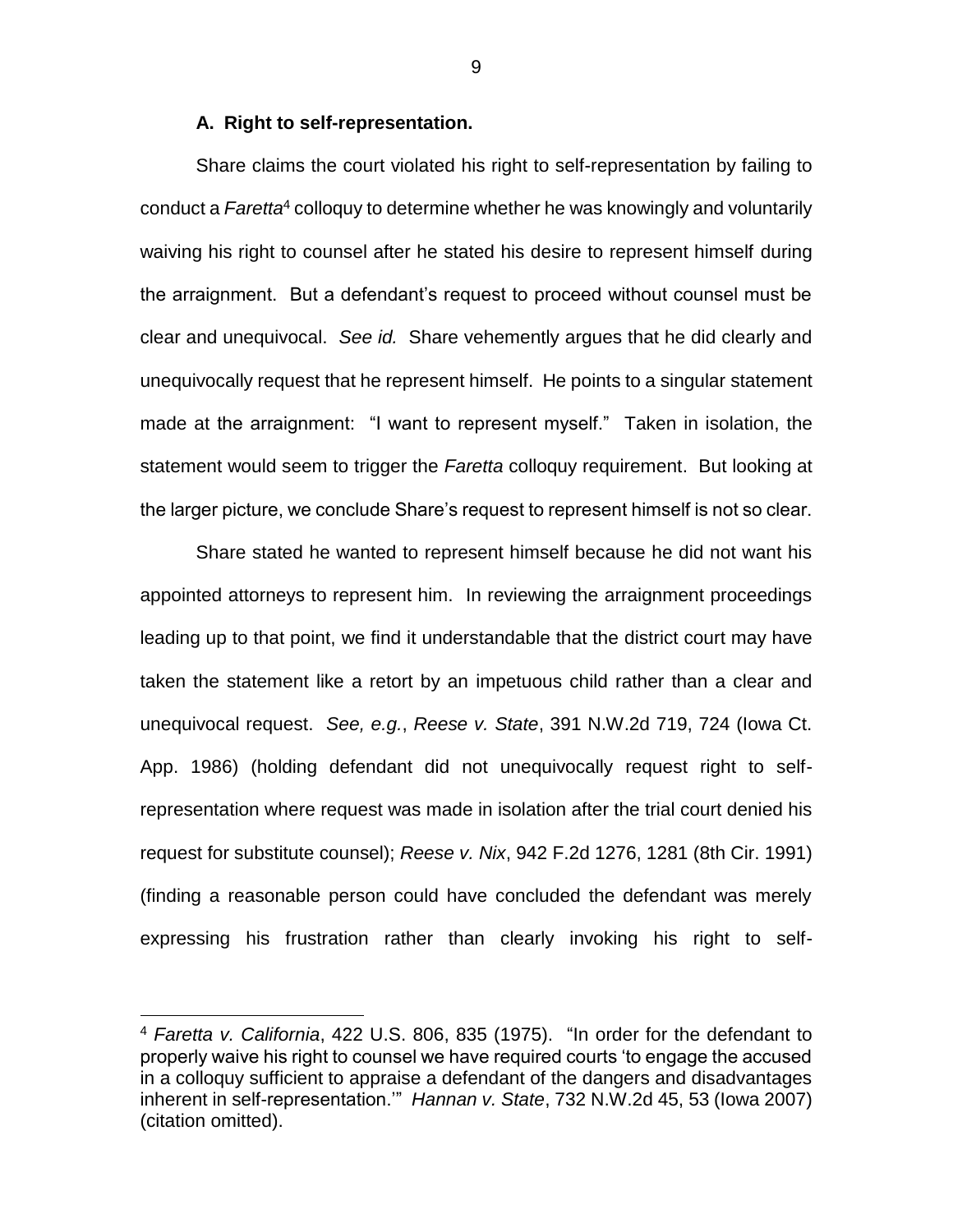representation by stating "I don't want no counsel then" after the trial court denied his motion for substitute counsel); *United States v. Seugasala*, 702 F. App'x 572, 574 (9th Cir. 2017) ("Seugasala's comments to the effect that he would rather represent himself—made at the end of a lengthy hearing about his request for substitute counsel—were equivocal when viewed in context."); *Burton v. Collins*, 937 F.2d 131, 133-34 (5th Cir. 1991) (holding defendant's statements were correctly interpreted as "indicat[ing] dissatisfaction with his attorney" rather than as unequivocally asserting his right to self-representation), *cert. denied*, 502 U.S. 1006 (1991); *Tate v. State*, 346 So. 2d 515, 521 (Ala. Crim. App. 1977) ("It affirmatively appears from this colloquy that the appellant did not want to represent himself but was dissatisfied with the performance of his court appointed attorney."). There was no misstep on the part of the district court in failing to interrupt the arraignment to conduct an on-the-spot *Faretta* colloquy.

The court told Share to put it in writing, and the arraignment ended shortly thereafter. Share did put his request to represent himself in writing later that day. By the time the court ruled on Share's written motion, his attorneys had applied for a competency evaluation. Certainly, if Share was not competent to stand trial, he would not be competent to represent himself. In any event, the order denying Share's motion addresses the motion as one to dismiss counsel and notes Share's motion was filed the same day he met counsel. Although the order obviously denied Share's request to represent himself, the order does not specifically address the issue. The next day the State motioned to suspend the proceedings. The following day the court stayed the proceedings pending results of the competency evaluation.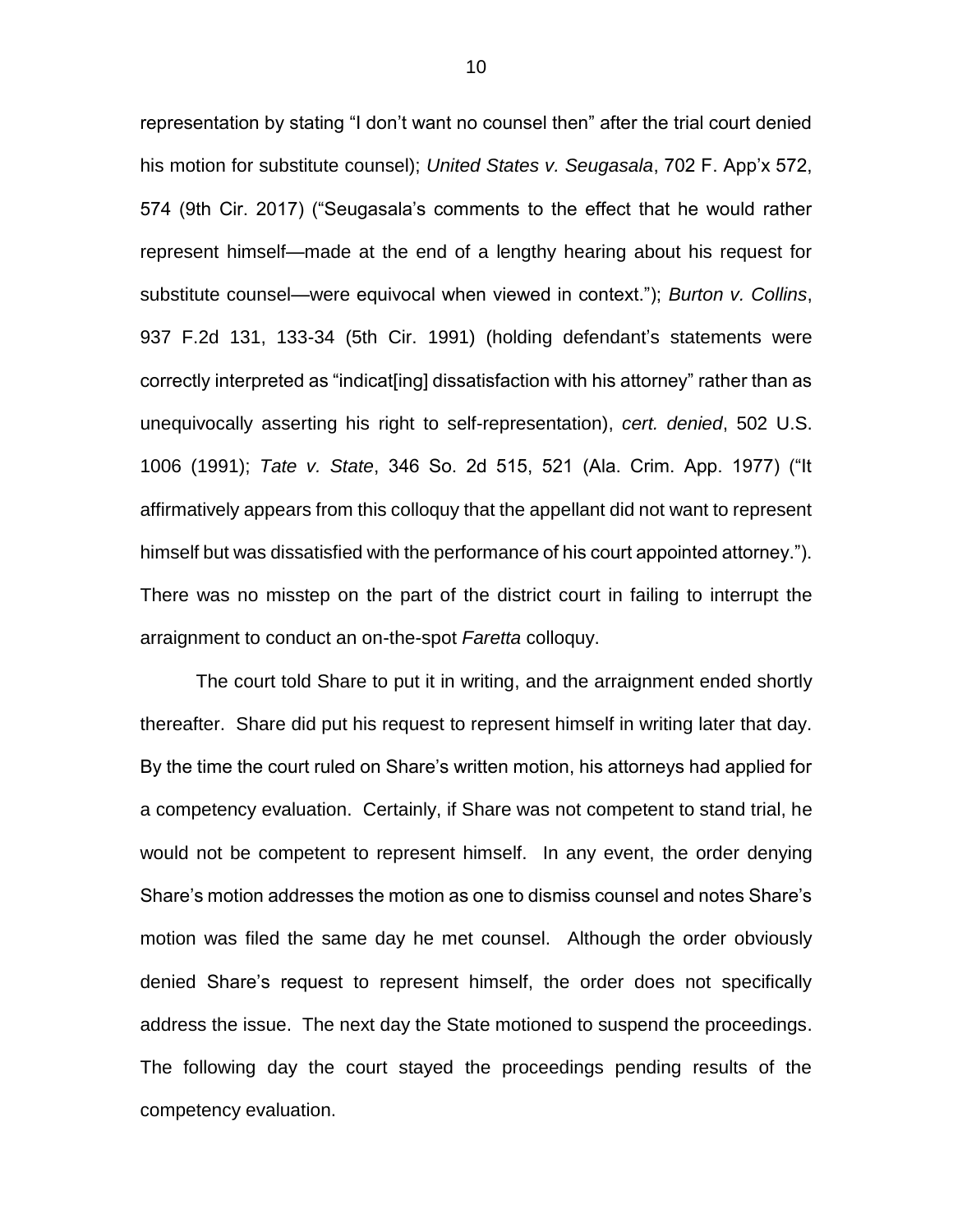After it was determined Share was competent to stand trial, the court lifted the stay and set the matter for trial and scheduled a pretrial conference. Share did not file a Rule 1.904(3) motion to reconsider, enlarge, or amend the court's denial of his written motion to dismiss counsel. He did file a pro se motion for new counsel stating, "I believe new council will be in the best interest of all concerned." Attached was a two-page statement outlining his grievances with his attorneys. His motion was considered at the April 2 pretrial conference. When faced with the reality that there was "no way" a new attorney could be ready for trial in twenty-two days, Share contemplated waiving his right to speedy trial, although he felt "under duress" in doing so. Share was quite vocal at the conference but not once did he request that he represent himself. Share again expressed his dissatisfaction with his attorneys at the April 17 pretrial but did not request that he represent himself.

Share argues that "[w]hen the district court found that Share was competent to stand trial, the court should have engaged Share in a colloquy addressing his requests to represent himself." But after Share was found competent to stand trial, he motioned for new counsel. The court had no duty to conduct a *Faretta* colloquy after that motion was filed even if Share's earlier request to represent himself could be considered clear and unequivocal. In view of all the circumstances, we conclude Share's right to represent himself was not violated by the district court.

## **B. Right to counsel.**

Share then claims the court violated his right to counsel by denying his request for substitute counsel. We begin by noting that "the right to counsel of choice does not extend to defendants who require counsel to be appointed for them." *United States v. Gonzalez-Lopez*, 548 U.S. 140, 151 (2006). Rather, the

11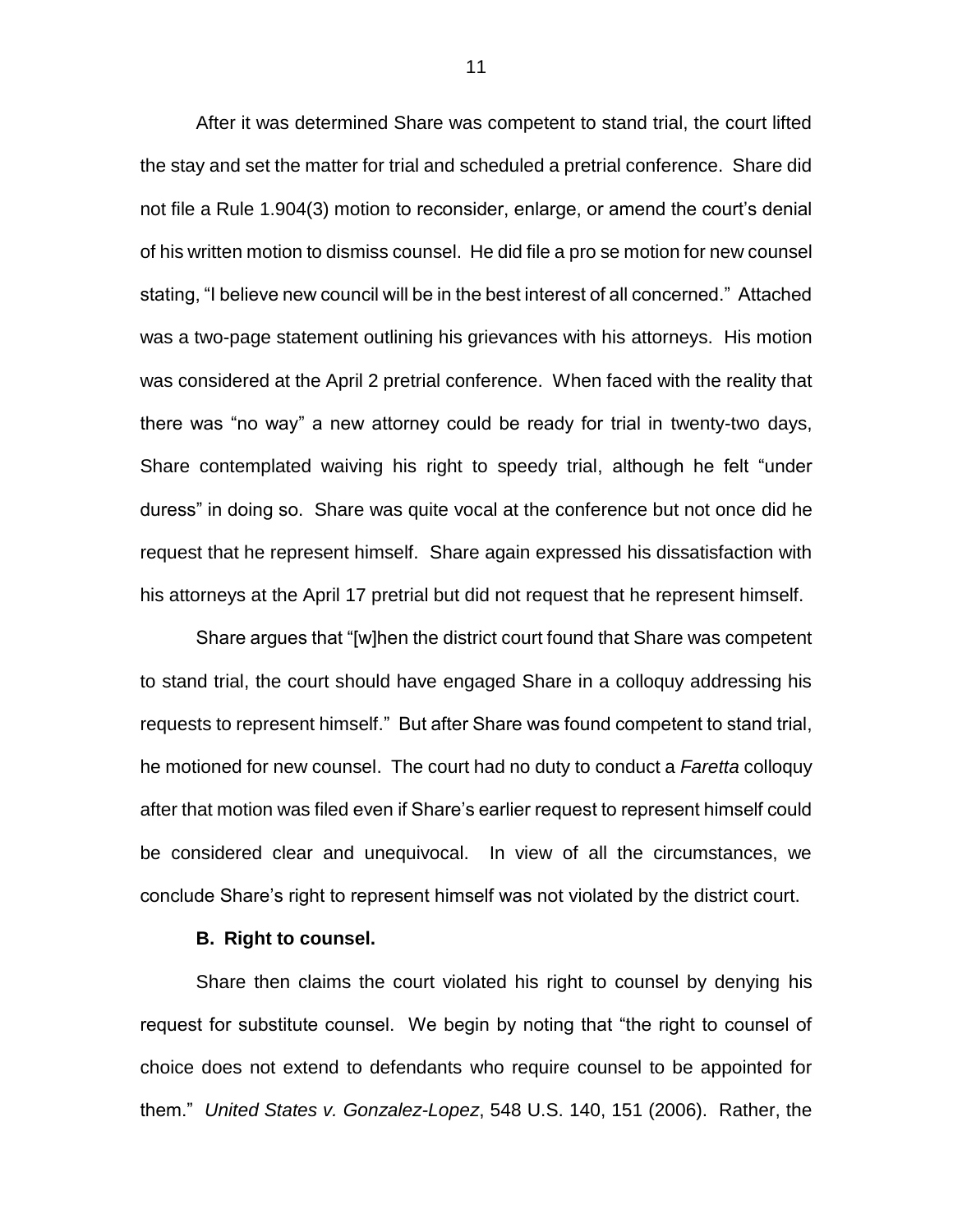constitution only guarantees a criminal defendant a right to effective counsel. *See State v. Smith*, 761 N.W.2d 63, 69 (Iowa 2009). To replace court-appointed counsel, a defendant must show sufficient cause. *See State v. Petty*, 925 N.W.2d 190, 196 (Iowa 2019). "A complete breakdown in communication between an attorney and a defendant is sufficient cause justifying the appointment of substitute counsel." *Id.* (citation omitted). Although the court has a "duty of inquiry" when a defendant requests substitute counsel based on an allegation of breakdown in communication, the court has considerable discretion in deciding whether to grant substitute counsel. *State v. Mott*, 759 N.W.2d 140, 149 (Iowa Ct. App. 2008).

Share argues the court abused its discretion in denying his request for substitute counsel, citing his counsel's agreement that there was "an absolute breakdown in the attorney/client relationship." "[T]o prove a total breakdown in communication, a defendant must put forth evidence of a severe and pervasive conflict with his attorney or evidence that he had such minimal contact with the attorney that meaningful communication was not possible." *State v. Tejeda*, 677 N.W.2d 744, 752 (Iowa 2004) (citation omitted).

[G]eneral frustration and dissatisfaction with defense counsel expressed by a defendant does not alone render counsel unable to perform as a zealous and effective advocate. The focus of the inquiry is not on the defendant's relationship with his or her attorney, but the adequacy of counsel in the adversarial process. In reality, a person accused of a crime is often genuinely unhappy with an appointed counsel who is nevertheless doing a good job. Thus, not all criticism lodged by a defendant against defense counsel requires new counsel.

*State v. Boggs*, 741 N.W.2d 492, 506 (Iowa 2007) (cleaned up). Despite counsel's agreement regarding a breakdown in their relationship, the issue appears to have been one way. The record shows Share was a difficult client, and his counsel was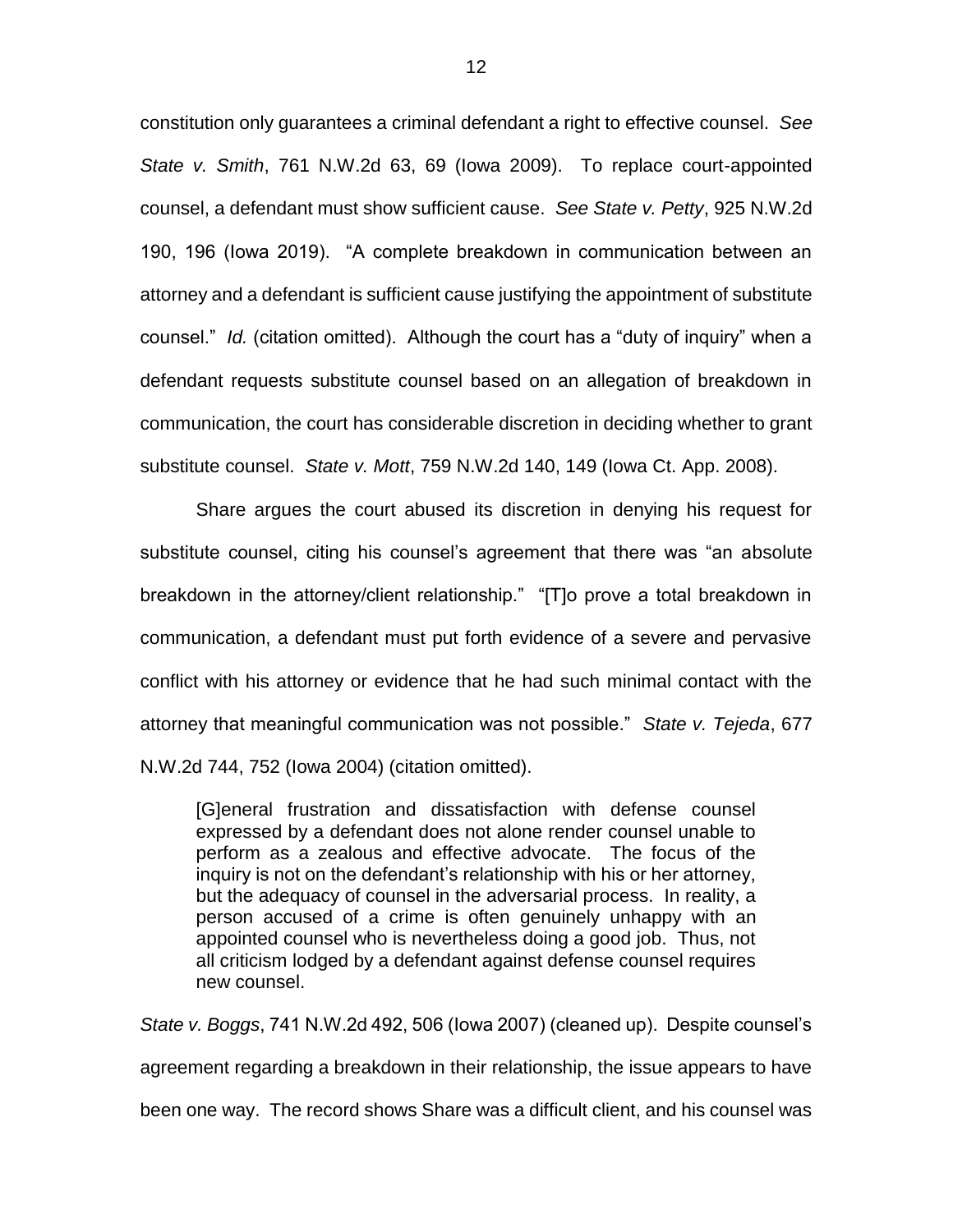concerned about threats Share made. Although Share's obstinacy may have impeded their ability to provide a better defense, counsel never claimed they were unable to provide effective representation.

Still, the court may have granted Share's request but for one complicating factor—Share's demand for a speedy trial and the proximity to the trial date. Share was deemed competent to stand trial at the February 26 hearing, the stay of the proceedings was lifted, and trial set for April 24 to meet the speedy trial deadline. Share filed his motion for substitute counsel about a month later—one month before the trial was scheduled to begin. The court heard argument on the motion at the April 2 pretrial conference, some twenty-two days before trial. The court determined there was insufficient time for substitute counsel to be ready for trial. Share was confronted with a decision: waive his right to a speedy trial or proceed to trial as scheduled with his appointed counsel. Share did not wish to waive his right to a speedy trial. The matter of a waiver of speedy-trial rights was again addressed on April 17, one week before the start of trial. Share never waived his right.

Share complains on appeal that the court misstated the record in finding he refused to waive his right to a speedy trial. We disagree. At the April 2 pretrial conference, Share stated, "Yeah, I want my speedy trial" and "Yeah, I want my speedy trial, but I don't want it with these guys." After being told "[t]here is no way a new attorney is going to be ready to go in 22 days," Share then agreed to waive his right to a speedy trial. But in doing so, Share complained the court was "putting [him] under duress." Despite his proffered agreement to waive his speedy trial rights, the record is clear that any offer to waive that right was not voluntary.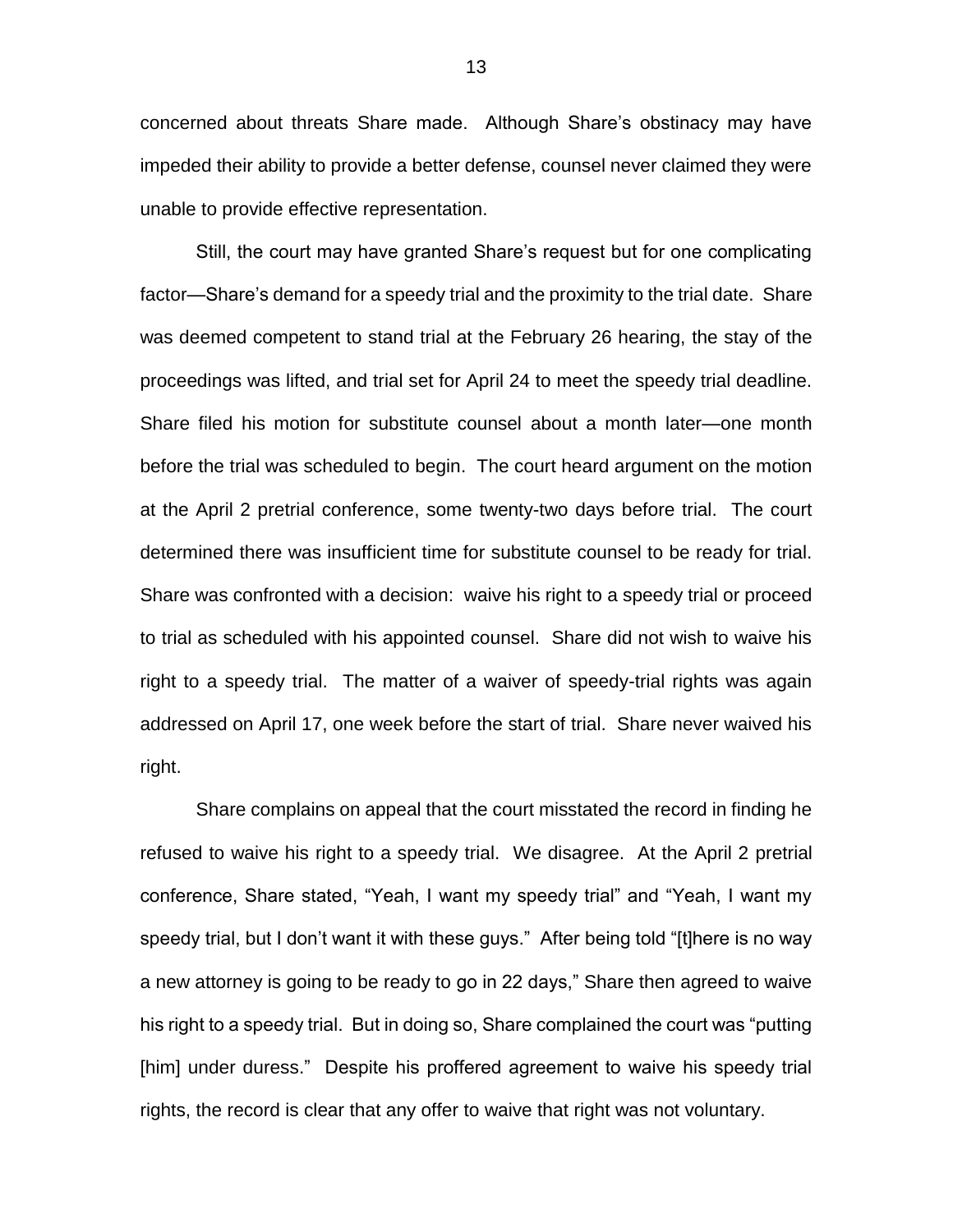We also note that Share's conflict with counsel is not limited to the two attorneys who represented him at trial. At the April 17 pretrial conference, Share's counsel informed the court that Share intended to claim they committed ethical violations and "he's had this same type of situation with previous counsel in the past which I think is why we were—told him we had to stay in the case." The court commented that one week was not enough time for new counsel to prepare for trial and that it was "not at all satisfied that if we gave you a different attorney that you wouldn't have the same problem with them or the new attorney that you had with [prior counsel]." The court also opined that Share would not be happy with anyone because he seemed "to be an individual who wants whatever he wants and [who] . . . isn't going to listen to anyone."

The court asked Share's counsel if they would be ready for trial in one week. Counsel explained that although they were prepared to go to trial, they had asked Share to waive his right to speedy trial to allow them more time to explore potential defenses and Share refused. The court concluded, "It's clear he's not going to waive anything. He's not going to be cooperative. So we're going to have to try the case next Wednesday."

The court was caught between a rock and a hard place because Share never voluntarily waived his right to counsel or his right to a speedy trial. The court reasonably deduced that new counsel could not prepare for trial in the limited window of time left. In contrast, Share's appointed counsel were prepared to proceed with the scheduled trial. There is no question that Share disliked and distrusted his attorneys, but the fraught nature of their relationship did not render counsel incapable of representing Share effectively. Nor has Share demonstrated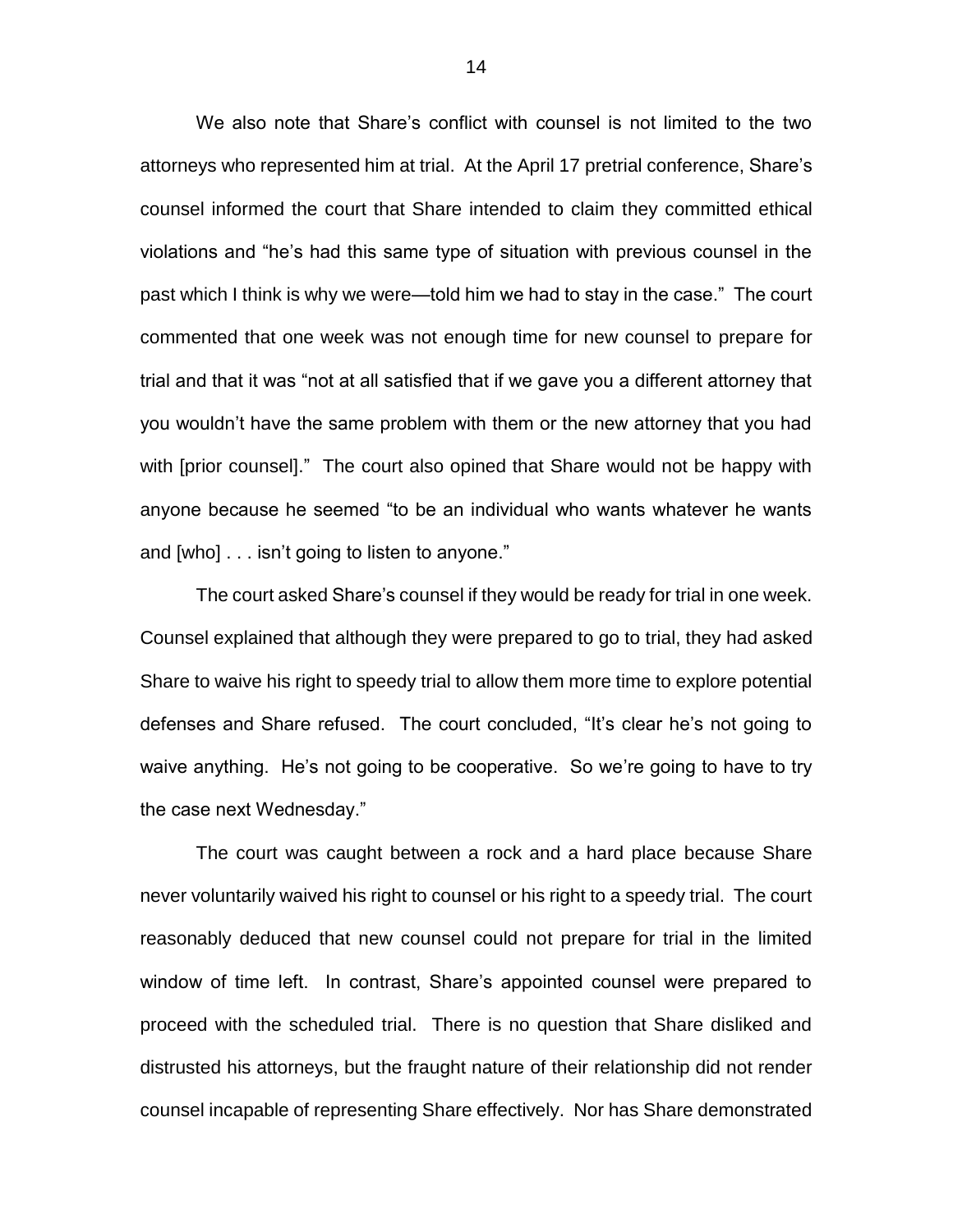any conflict of interest. On the record before us, we find no abuse of discretion in denying Share's request for substitute counsel.

## **III. Sufficiency of the Evidence.**

Share also contends there is insufficient evidence to support his convictions for kidnapping, attempted murder, and willful injury. We review these claims for correction of legal error to determine whether substantial evidence, that which would convince a rational factfinder of Share's guilt beyond a reasonable doubt, supports the convictions. *See State v. Folkers*, 941 N.W.2d 337, 338 (Iowa 2020). In doing so, we view the evidence in the light most favorable to the verdict, "including all legitimate inferences and presumptions that may fairly and reasonably be deduced from the evidence in the record." *Id.*

## **A. Kidnapping.**

In order to find Share guilty of first-degree kidnapping, the court instructed the jury that the State had to prove that Share confined or removed a person from one location to another with the specific intent to inflict serious injury and did so with the knowledge that he did not have the person's consent. Regarding confinement, the court instructed the jury:

A person is "confined" when her freedom to move about is substantially restricted by force, threat or deception. The person may be confined either in the place where the restriction began or in a place to which she has been removed.

No minimum time of confinement or distance of removal is required. It must be more than slight. The confinement or removal must have significance apart from the Attempt to Commit Murder or Willful Injury.

In determining whether confinement or removal exists, you may consider whether:

1. The risk of harm to [the person] was substantially increased.

2. The risk of detection was significantly reduced.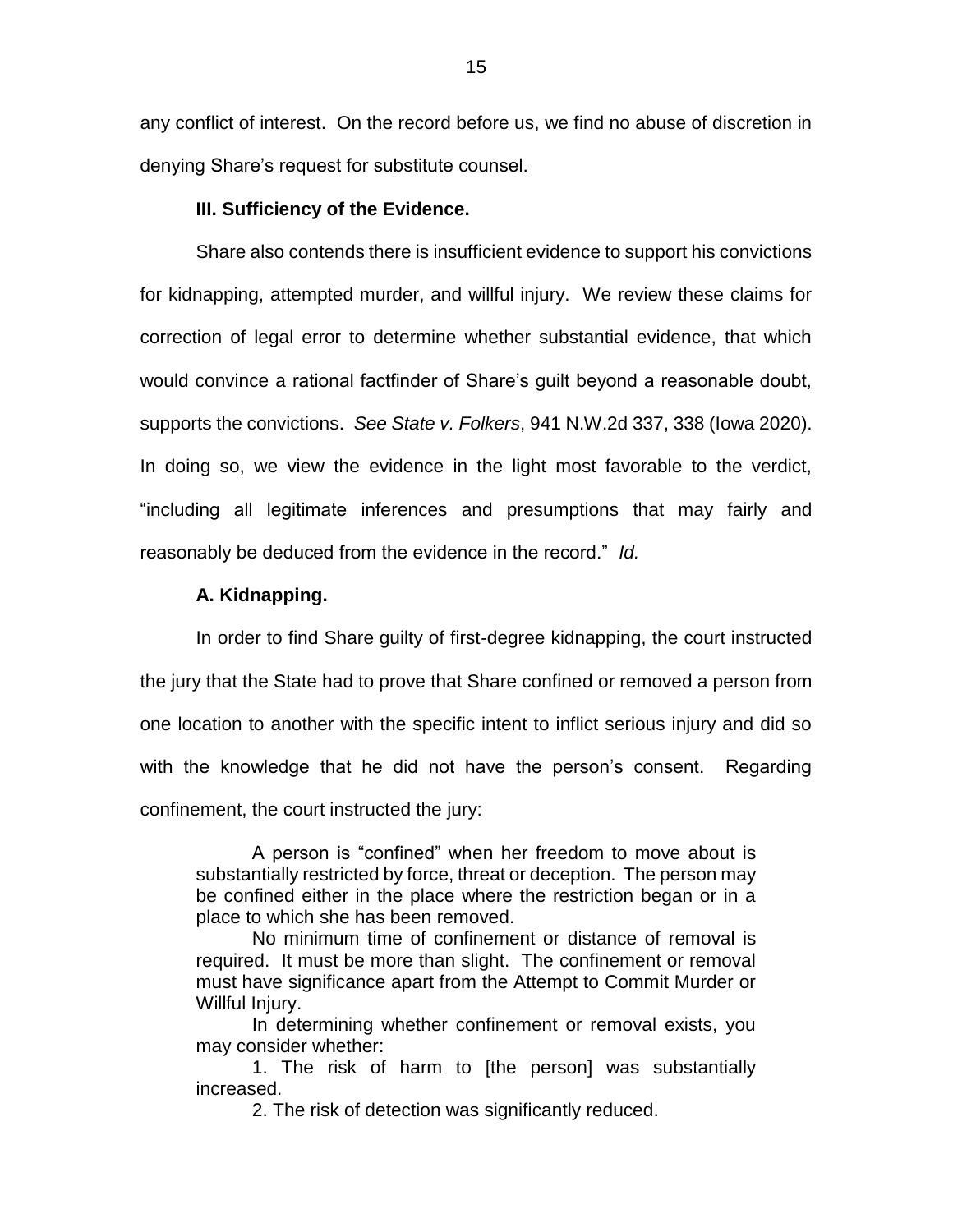3. Escape was made significantly easier.

Share agues there is insufficient evidence to show the confinement was significant beyond what was required to commit the underlying offenses.

When viewed in the light most favorable to the State, there is ample evidence in the record to satisfy the element of confinement. Although Share claims there is undisputed evidence that his passenger entered his vehicle willingly, she did not choose to remain in the vehicle. The passenger later called 911 to report that Share refused to let her out of the vehicle and was threatening to kill her. After she made the call, an officer located the vehicle parked in a different location than the call was made and witnessed Share assaulting the passenger in the backseat. Share then sped away and was pursued for a time before driving into the bridge support. Because a reasonable jury could conclude Share confined his passenger as required to commit kidnapping, we affirm his kidnapping conviction.

#### **B. Attempted murder and willful injury.**

Share also contends there is insufficient evidence to support his convictions for attempted murder and willful injury because the State cannot show he intended to drive into the bridge support. But during the 911 call, the passenger reported Share's statement that he intended to kill her by driving the vehicle at a high rate of speed into a structure. Share proceeded to do just that. An officer was in pursuit of Share when he drove into the bridge support, and the jury viewed the officer's dashcam video. Given the speed at which Share's vehicle was traveling at the time it left the road and the lack of any evasive action on Share's part, there is